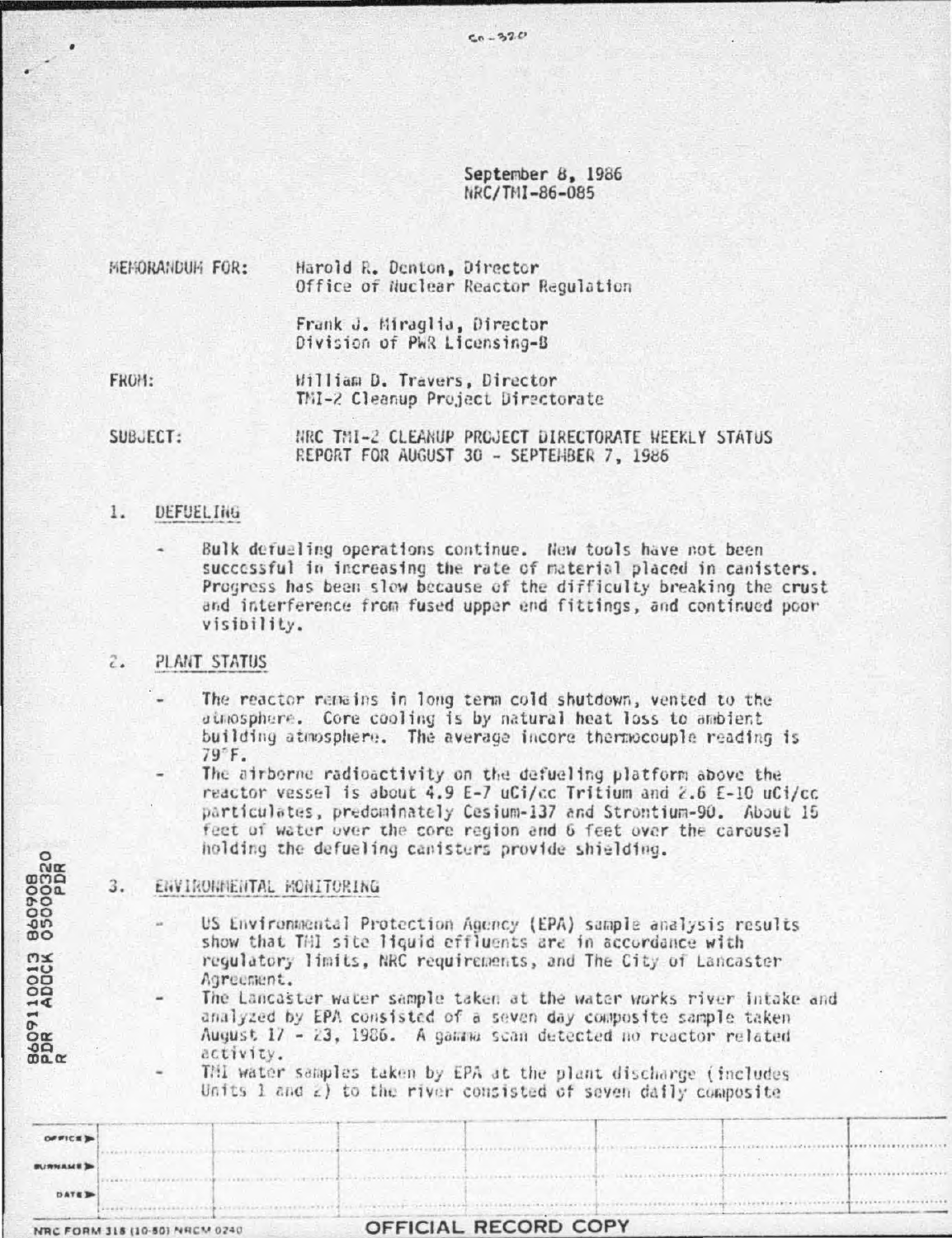Harold R. Denton Frank J. Miraglia

samples taken from August 16 - 23, 1986. A gamma scan datected no reactor related activity.

The EPA analyses of the NRC outdoor air sample for the periods August 21 - 29 and August 29 - September 4, 1986 showed that concentrations of Cs-137 and I-131 were below the lower limit of quantitative detection (LLD) for the system. The LLD varies around  $1E-13$  uCi/cc.

## AUXILIARY AND FUEL HANDLING BUILDING ACTIVITIES 4.

- Start-up and testing evaluation of the sludge transfer system has becun.
- Hands-on decontamination of the "A" Bleed Tank Room continues.

## 5. NRC EVALUATIONS IN PROGRESS

- Technical Specification Change Request numbers 49, 51, 52, and 54.
- Recovery Operations Plan Change numbers 31, 33, and 39.
- Solid Waste Facility Technical Evaluation Report.
- Reactor Building Sump Criticality Safety Evaluation Report.
- Heavy Load Safety Evaluation Report, Revision 3.
- Disposal of Processed Water Report.
- Sediment Transfer and Processing System SER
- End Fitting Storage SER
- SER for Use of Plasma Arc Cutting Torch

#### 6. FUEL CASK SHIPMENTS

The second railroad shipment of fuel debris has been received at the Idaho National Engineering Laboratory. To date 21 canisters have been shipped.

## original signed by Curtis Cowgill for:

William D. Travers *litector* TMI-2 Cleanup Project Directorate

| NRC FORM 318 (10 80) NRCM 0240 |  |  | <b>OFFICIAL RECORD COPY</b> |  |  |  |  |  |  |  |
|--------------------------------|--|--|-----------------------------|--|--|--|--|--|--|--|
| $\sim$ DATE                    |  |  |                             |  |  |  |  |  |  |  |
|                                |  |  |                             |  |  |  |  |  |  |  |
| OFFICE )                       |  |  |                             |  |  |  |  |  |  |  |